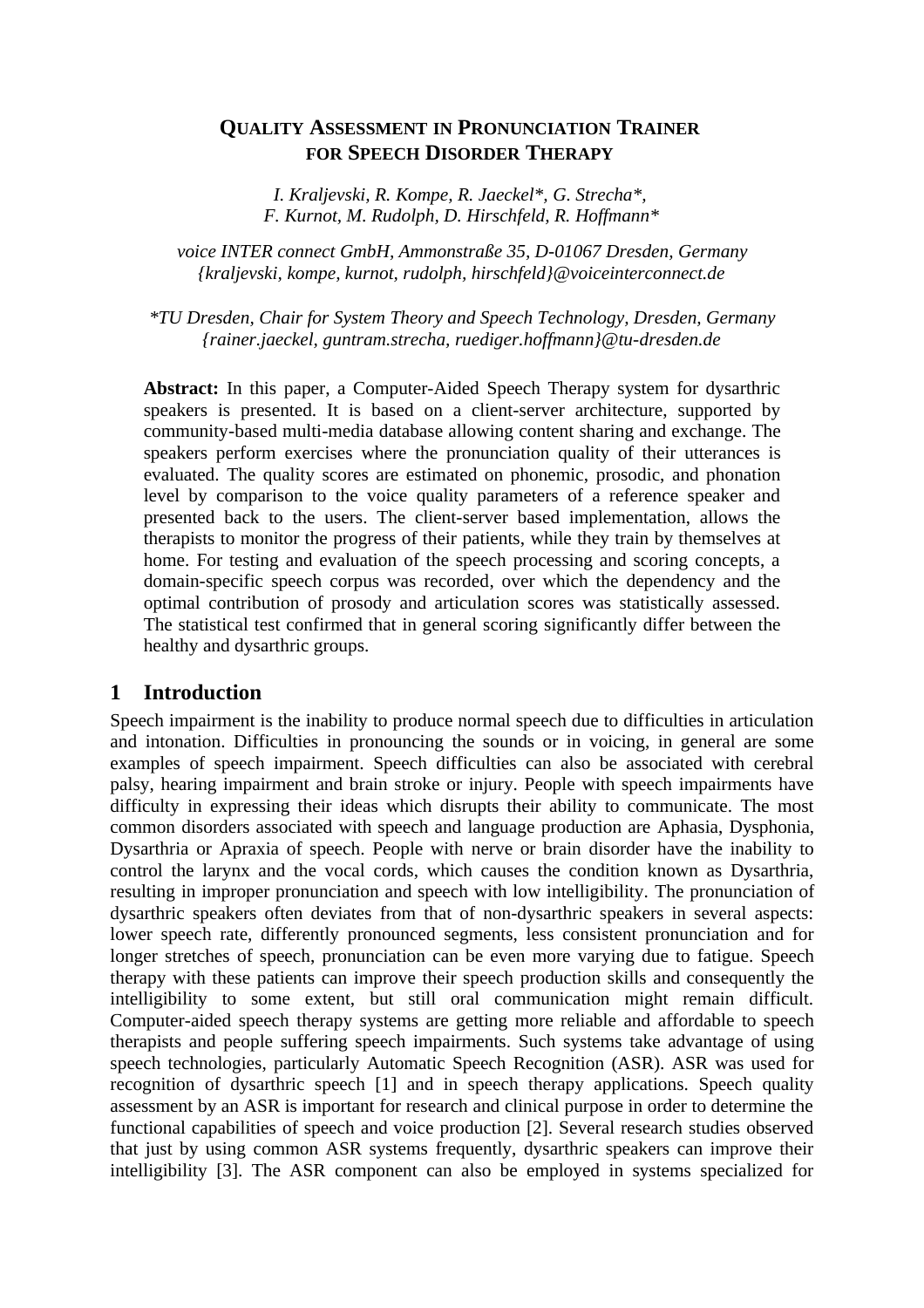pronunciation training similar like those developed language learning (CALL) and pronunciation training (CAPT) [4][5].

This paper presents a specialized pronunciation training system for (but not exclusively) dysarthric speakers based on the concept of an earlier developed system, called AzAR, a PC-based personal tool supporting foreign language learners to improve their pronunciation [6]. The pronunciation scoring concepts were tested on a recorded corpus of German native speakers divided into reference, test and control groups. The statistical tests showed that the control group achieved better averaged pronunciation scores than the test group, which was expected and support the proposed scoring scheme. The paper is organized as follows: Section 2 gives a description of the proposed framework, Section 3 presents the overall system description and the experimental setup. The quality scoring concepts are described in Section 4 and results and the discussion are presented in the following one.

## **2 Proposed framework**

The pronunciation trainer is based on a client-server architecture which gives the possibility of using, besides personal computers, various mobile clients, like tablets or smartphones. A theoretically arbitrary number of simultaneous connections of clients at the same time to the server is possible. The server receives the recorded speech signals, executes the audio processing and compares the results with the ones computed from the reference speech data.

The possibility for content sharing and exchange between users and experts is supported by community based multimedia database. The system can be used as a pronunciation trainer for a broader range of user groups, not only speech impaired persons, but anyone who want to improve their pronunciation. This requires an enhanced set of exercises, which has to be reflected in an extension of the algorithmic base for pronunciation quality measurement and the capabilities of the user interface.

The patients perform exercises presented on the device display, uttering words, word-pairs, phrases or longer texts. The pronunciation and the prosody measures are compared with the ones of a reference speaker by means of standard speech technology. The speech signal is automatically segmented and the basic parameters are calculated in real-time manner. The pronunciation quality can be visualized on the subsegmental and suprasegmental level. For example, the pronunciation goodness can be marked by colors for each phoneme along the visualization of the spectrogram, pitch, short time energy and the formant trajectories.

The results and the pronunciation scores are sent back to the client and presented in an adequate way, taking into account the user's cognitive capabilities and his assumed knowledge about speech, language and phonetics. The server also keeps an anonymous client database to record the exercises done over time including the scoring that indicates the learning progress. Each patient will be provided with the next suited exercise according to the learning progress and previous history using some heuristics or based on a set selected by a therapist. Therapists always have access to all results and speech data of their patients for examination and can anytime supervise and adjust the set of exercises (on- or off-line).

The system aims to help in developing or correcting the speech (articulation, intonation, loudness, rhythm etc.) of patients with speech impairments. Therefore, it is very important that the system presents the speech parameters in a way that is understandable for the patients while remaining correct from the acoustic-phonetic point of view. Various patients groups have different needs regarding exercise type. A large set of exercises reflecting these different needs was compiled, including breathing exercises, as well as training of mimic and motor functions and coordination of mouth muscles. Exercises concerning phonation, prosody, and articulation starts with word-level (one syllable), continue with word pairs, ending up in long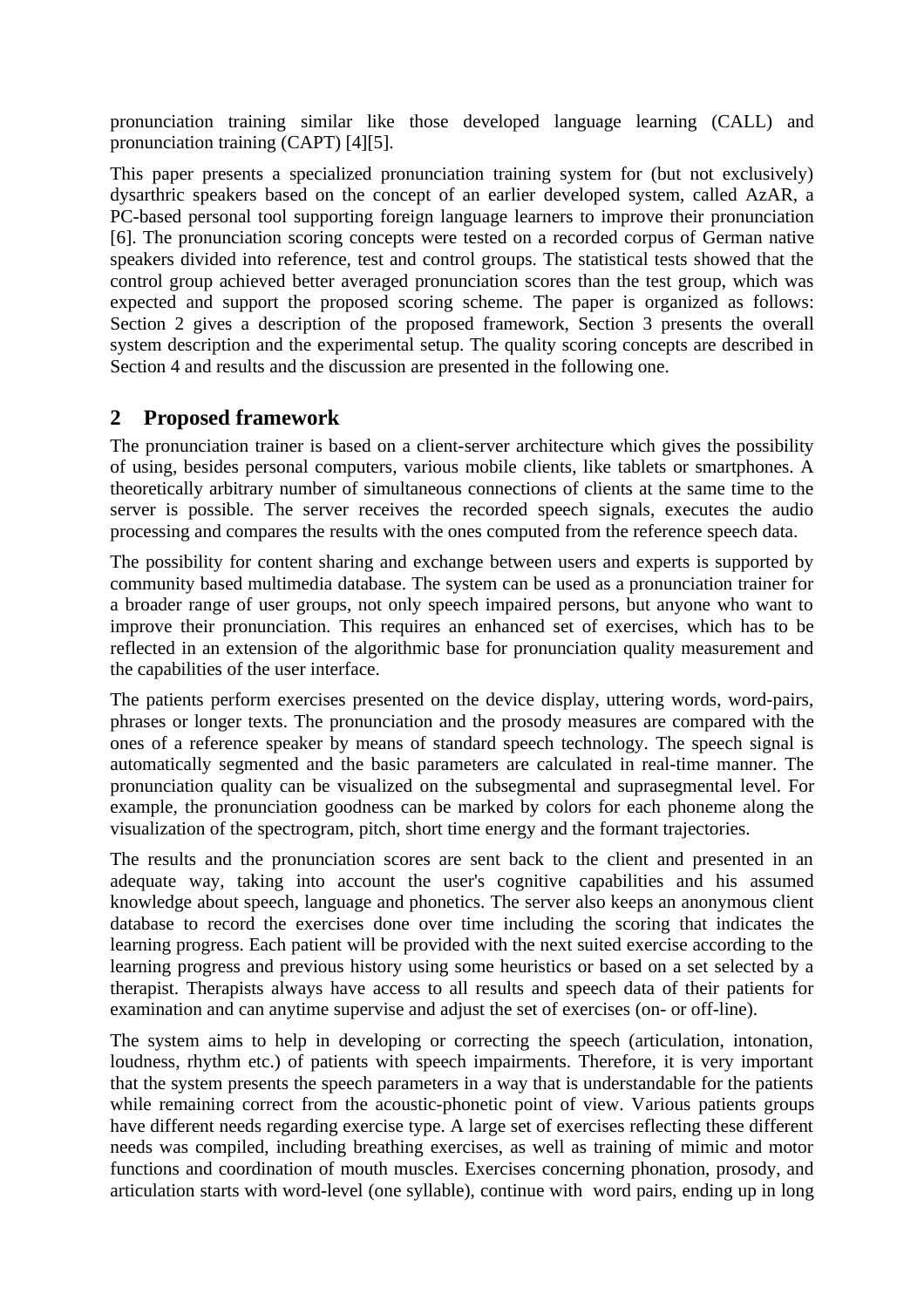sentences or short stories depending on the progress level of the user [7] [8]. For each of the most frequent user groups, individual exercises are grouped together for a default training plan. The therapists, in general, would like to select a very specific set of exercises meeting the training needs of a particular patient. Therefore, a large set of exercises is designed and each of them is annotated with attributes characterizing the exercise. Users will be able to search for specific exercises or to browse through a list of a certain broad category.

For the patients and the therapists it is important to get an idea of the learning progress. The first measurement is how many exercises have been completed at all and the success percentage. This can be broken down to type of exercises. A further measurement is the extent of improvement of quality scores, which is only meaningful if the same exercises are repeated after some time. Some patients, e.g., having Parkinson's disease, will not have a learning progress in the sense of significant improvement of pronunciation quality. The goal of a therapy is, at least, to slow down the decline in pronunciation abilities. They usually will be treated with a small set of exercises repeated in every training unit.

# **3 System description**

## **3.1 Speech corpus**

Domain-specific corpus was recorded for the purpose of preliminary investigation of speech production in speech impaired patients, specialized on pathological speech and pronunciation errors. Also, the database was used for testing and evaluation of the speech processing components as well as the quality scoring concepts. The recorded subjects are German native speakers divided into referent, main and control group. The control group consists of 3 healthy speakers, the main group has 25 patients with Parkinson disease and brain stroke, and the referent group has one male and one female speaker (in total 30). The main and control group were recorded in similar technical conditions in office or room environment. Textual data, list of words and the sentences were provided by linguistics experts, as a test stimuli for the recording process, divided into several categories according to the intended exercise.

## **3.2 Speech processing methods**

For each type of exercises combination of different speech processing methods is required. Some exercises put more focus on the articulation of phonemes, others more on the intonation or the distribution and quality of accents within an utterance, the purpose of some is just to measure the loudness of the speaker's voice and the strength of voicing of to-be-voiced phonemes. In the exercises database, each of the exercises is encoded with information about the set of required processing modules, and how the results should be scored and visually presented to the user. The exact form of presentation takes into account also the specific needs of the user. The user's speech has to be processed in real-time manner, hence the audio processing algorithms should provide immediate results where it is possible. The following base processing modules are implemented: short time energy, spectrogram, fundamental frequency (F0) track, formant trajectories and phoneme segmentation.

On Figure 1, the processing framework and the separate modules providing the feedback to the users are presented. The incoming data stream, consisting of speech and meta-data (exercise identifier) are separated and the speech is processed in real-time parallel analysis modules. Each module produces a data stream with predefined binary format. The resulting binary streams are analyzed and the articulation and intonation quality scores are estimated and multiplexed with the outgoing streams for efficient network transport. On the user's side, the feedback data streams can be uniquely extracted and accordingly presented to the patient/therapist.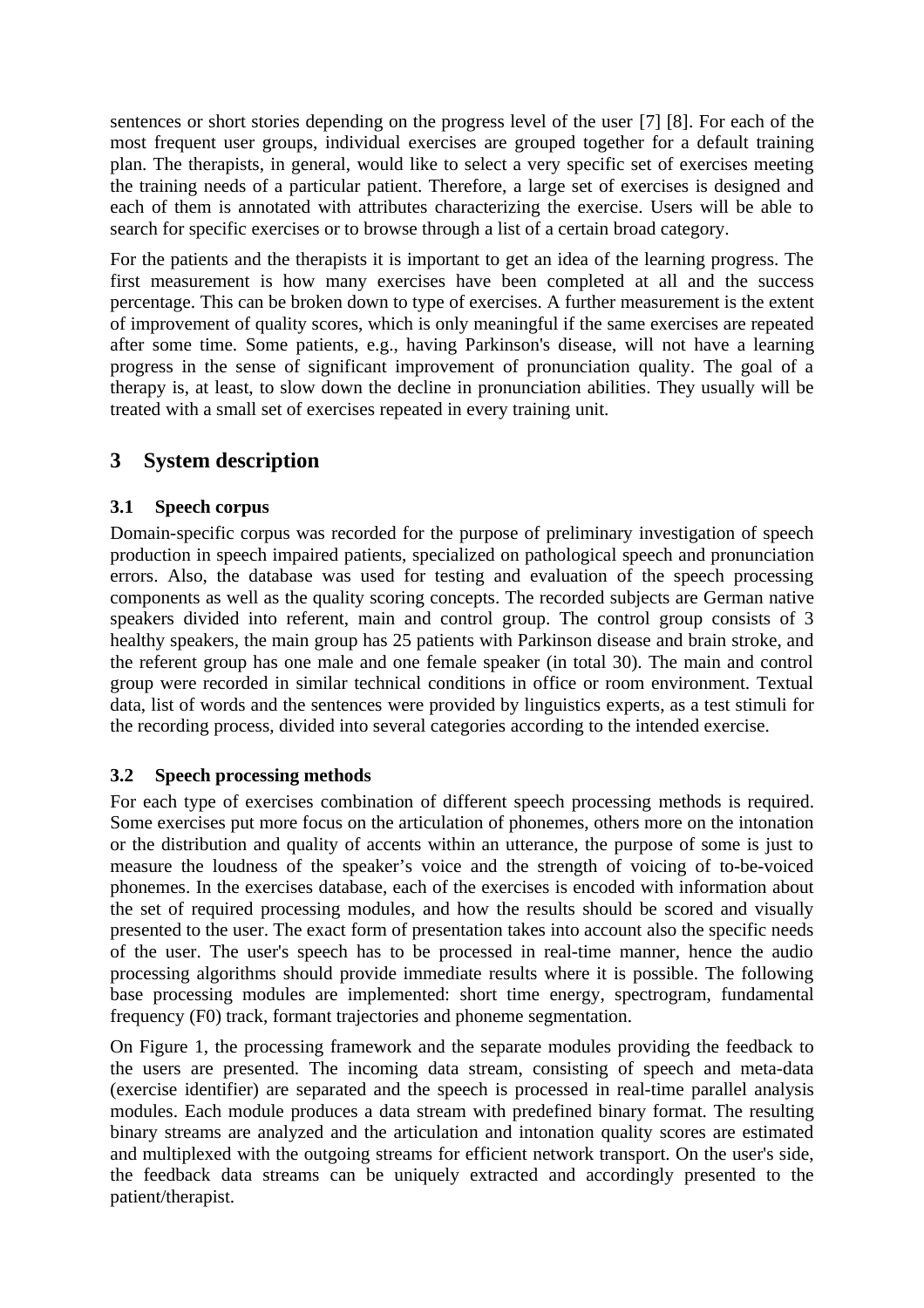

**Figure 1 -** System architecture

The phoneme segmentation component is based on the Pocketsphinx speech recognition engine [9] and its Gstreamer version. It is chosen because of the low processing and memory footprint: fast feedback to the user will be essential even when many clients connect at the same time and many instances of the engine might be running in parallel. The requirement real-time feedback reduces the choice of the available algorithms, providing, in some cases, non-optimal estimation of the acoustical parameters. This is the case for the pitch and formant contour estimation, where in the first place LPC cepstrum is used for framebased pitch determination, similarly LPC spectra peak picking method for the formant trackers. Median filtering is applied for contour smoothing and reduction of the outliers.

Each of the processing modules operates in real-time providing results with the lowest possible latency, except for the phoneme segmentation. Here, the whole utterance should be available to produce final segmentation result presented with phoneme boundaries and likelihood scores required for the pronunciation scoring. The acoustic models used for the phonetic alignment were trained on the Verbmobil I spontaneous speech corpus [10]. The recognizer is configured for phoneme recognition, where the "pronunciation dictionary" is faked to consist only of phonemes. Forced-alignment is performed by means of using a separate finite-state grammar for each of the exercises containing a single state sequence without alternatives which corresponds to the words to be spoken.

# **4 Pronunciation quality scoring**

The users' speech is compared against a reference speaker rather than to a (statistical) model being optimized on a large set of speakers. The intention is to resemble a training process conducted by a therapist, where the most important element is that the patient listens to the referent voice of his trainer and tries to imitate it as close as possible. For scoring of articulation, log-likelihood scores obtained from forced-alignment recognition with comparison against a reference utterance were used [11]. For the prosody (global and segmental) scoring, all four basic speech parameters: pitch, short time energy, spectrogram and formants, are first normalized to suppress the differences in the levels of intensity (different recording conditions) and the F0 frequency (different speakers) providing more consistent quality scoring [12].

The data was normalized for each utterance per each component (for spectrogram – number of frequency bins, for the formant contours – the  $F_1$ ,  $F_2$ , ...  $F_n$  frequencies). The values for minimum and maximum were chosen from the 95% confidence interval and the data values are transformed in the 0-1 range. The outliers smaller than 0 are set to 0, those larger than 1 are left as they are. For spectrogram the magnitude per frame and per frequency bin is normalized by the maximal amplitude in all frequency bins. Normalized measures were aligned and compared using Dynamic Time Warping (DTW) algorithm with the referent data, giving the RMSE (Root mean square error) along with the number of deletions (*D*) and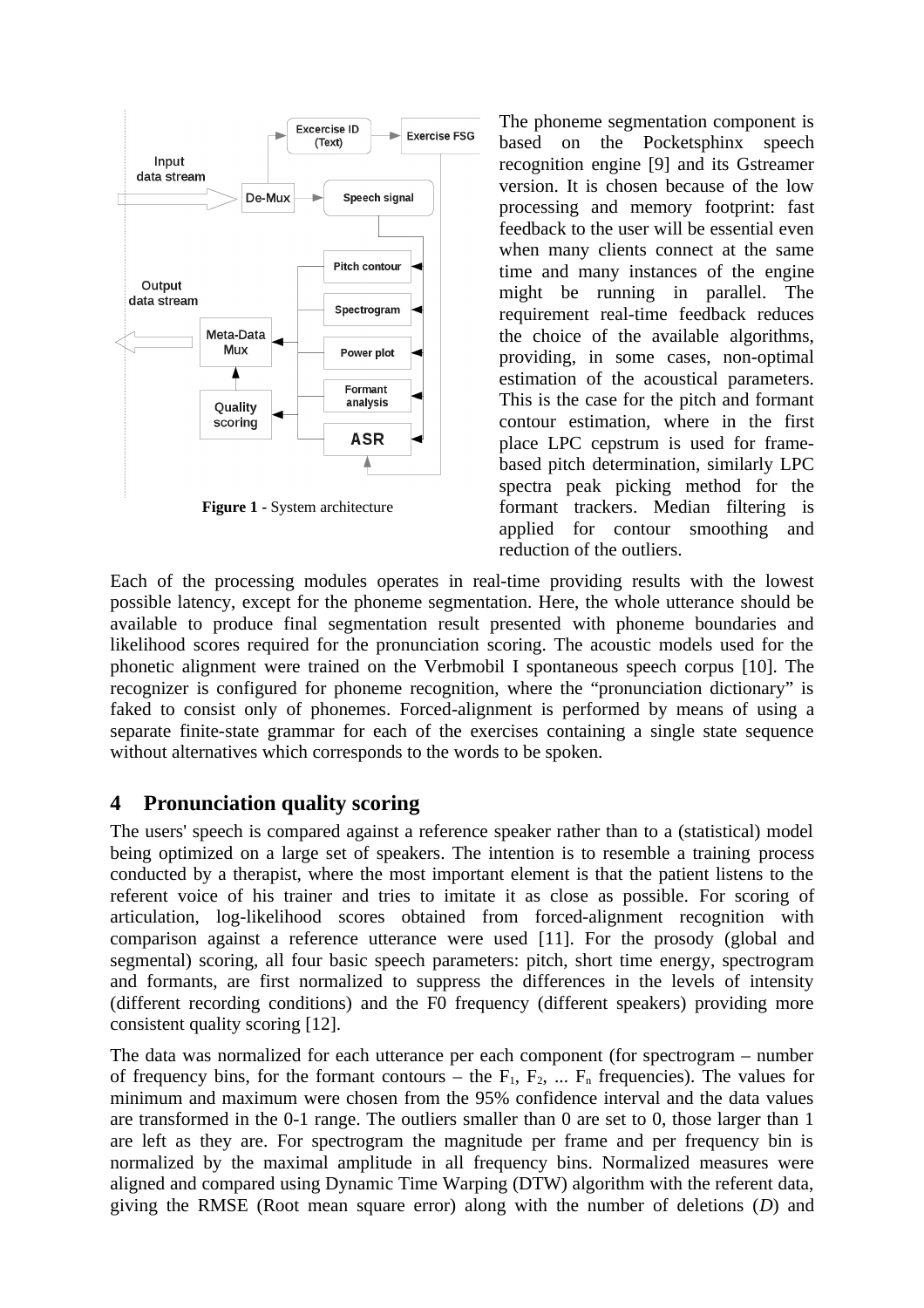insertions (*I*), normalized with the number of frames in the alignment path and the number of the components in the data structure. Phoneme and silence durations were determined from the phonetic labels derived by the forced-alignment recognition and normalized by the total duration of the speech (excluding silence periods). Acoustic (*ACSn*) and duration (*Dpn*) scores were estimated for each pair of user and reference phoneme with the following expressions:

$$
ACSn=1-\left|\frac{ACS_{ref} - ACS}{ACS_{ref}}\right|
$$
 (1)  

$$
Dpn=1-\left|\frac{Dp_{ref} - Dp}{Dp_{ref}}\right|
$$
 (2)

The final *GOP* scores are composed of the relative difference between acoustic scores per phoneme (*ACSn*) obtained with acoustic model trained on large speaker population, as well as the relative difference in the phoneme duration  $(Dp_n)$ . These two scores are composed in general GOP score using a balancing factor (default  $\alpha = 0.5$ ).

$$
GOP = \alpha \cdot ACS_n + (1 - \alpha) \cdot Dp_n \tag{3}
$$

All contour matching measures and per phoneme GOP scores are separately transformed into z-scores (according to the statistical analysis on the available speech database) and presented back in appropriate form to the patients or the therapists.

#### **5 Results and discussion**

The proposed framework was used to analyze recordings from the collected database. The quality scores were estimated for all subjects (25 test and 3 control) on selected exercise set of 34 sentences from the diagnostic test chosen to address the quality of the articulation. Statistical analysis is required to discover the dependencies and the optimal contribution of the separate scores and to produce one score instead of relative ones. The general score should describe the overall quality including the articulation and the intonation goodness. Additional issue is the sensitivity of the phoneme segmentation to recordings which introduce significant mismatch with the used acoustic model. Environmental factors as the device, room, speaking distance and speakers with lower voice quality, could produce unexpected results. For example, speakers with breathy voice could introduce wrong segmentation of the front phoneme in the sentence due to notable energy presence, the resulting effect is that the segment duration is longer with lower acoustic likelihood. In general, the main requirement is that the speaker should pronounce the exercise as similar as possible with the referent utterance, therefore the choice of the referent speaker(s) is of highest importance.

#### **5.1 Speech parameters contour matching**

The contour matching results from 952 samples (sentences) were analyzed. Knowing the mean and the standard deviation, provides the possibility of transferring the score values in the same range where they can be transformed into z-scores. Various statistical tests revealed the interdependency of the analyzed parameters. Strong correlation between the *D* (deletions) was observed, as well as for the *I* (insertions) parameters, as well as for *I* and *D* across different parameters. However, the RMSE values are almost uncorrelated with the *D* and *I* measures, which suggest that RMSE score could be used in combination with them and not introducing redundancy into the scoring procedure. The Wilcoxon Mann-Whitney Test was used as a non-parametric test on the control (102) and the test group (850 sentences) to pinpoint which of the measures significantly differs between the speaker groups. The main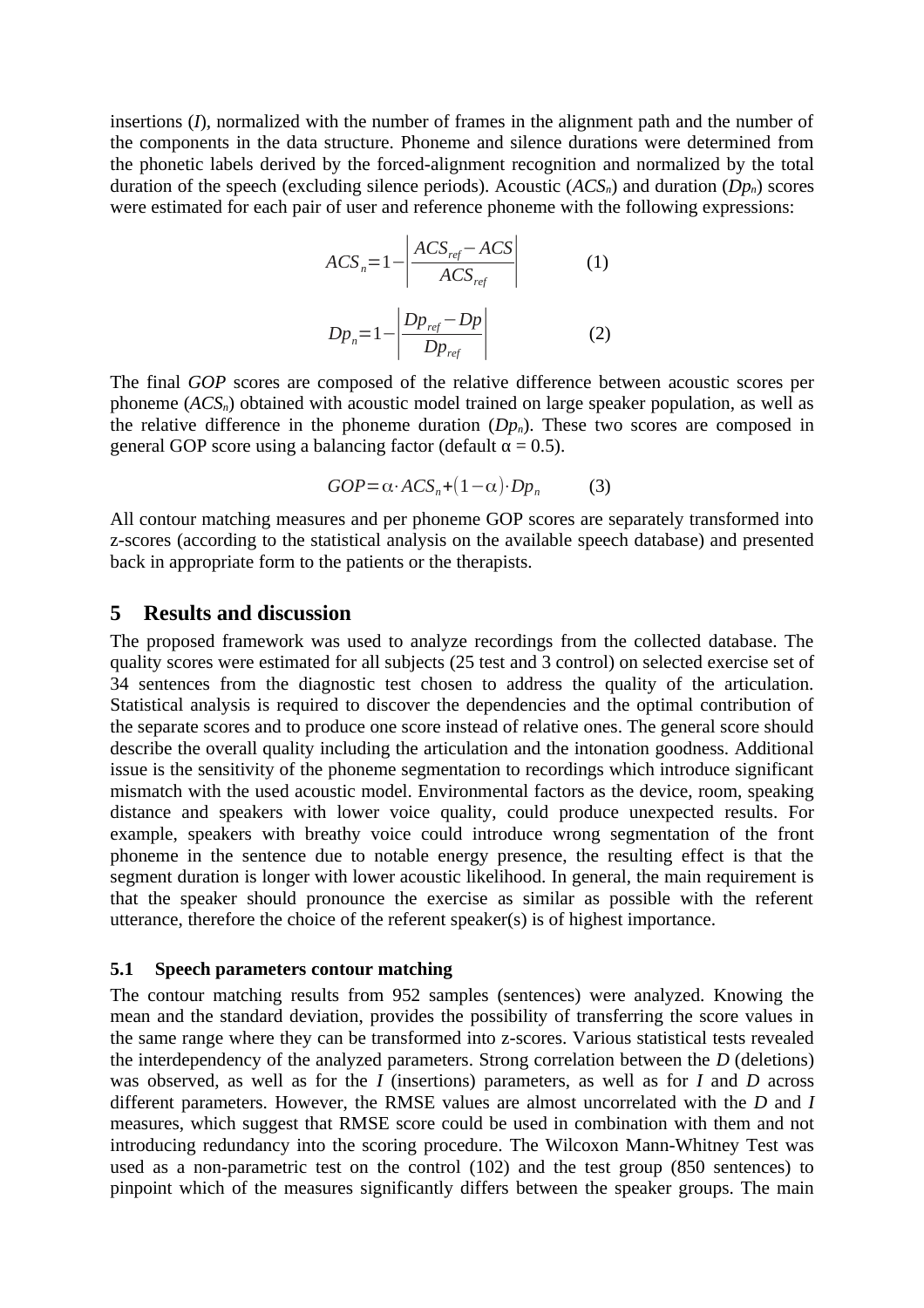hypothesis is that, "the control group achieves better result than the test group", which means lower values in the control group for the proposed measures.

| <b>Score</b>   | P-value $(95%)$<br>$C-T \ll 0$ | P-value $(95%)$<br>$C-T > 0$ | Significance |
|----------------|--------------------------------|------------------------------|--------------|
| D <sub>1</sub> | 0,9388                         | 0.4694                       |              |
| D <sub>2</sub> | 0,0065                         | 1,0000                       | $***$        |
| D <sub>3</sub> | 0,6960                         | 0,6521                       |              |
| D4             | 0,0002                         | 0,9999                       | $**$         |
| 11             | 0,0000                         | 0,0000                       | $***$        |
| 12             | 0.0028                         | 0.0014                       | $**$         |
| 13             | 0.0001                         | 0,0000                       | $***$        |
| <b>I4</b>      | 0.0007                         | 0.0003                       | $**$         |
| rmse1          | 0.0000                         | 0.0000                       | $***$        |
| rmse2          | 0,0010                         | 0,0005                       | $**$         |
| rmse3          | 0,0100                         | 0,0950                       | $\ast$       |
| rmse4          | 0,0007                         | 0,0003                       | $***$        |

Signif. codes: 0 '\*\*\*' 0.001 '\*\*' 0.01 '\*' 0.05 '.' 0.1 ' ' 1

**Table 1** - Wilcoxon Mann-Whitney Test between the control (N=102) and the test group (N=850), Confidence 95%

The short time energy (1), spectrogram (2) and the formant track (4) contour matching significantly differ across the groups, while the pitch contour (3) matching, does not. The reason is that there is less difference in the F0 contours in the groups due to normalization process. Larger analysis frames were employed in the pitch estimation to cover at least two pitch periods, introducing smaller number of frames used in DTW alignment. Other important reason is, there are speakers with good intonation scores in the test group, but also speakers with bad intonation scores in the control group. This is a direct result of the recording procedure, which differs from the case where the patients should imitate the reference voice.

### **5.2 Phoneme articulation quality measures**

The descriptive statistics of the GOP scores per each phoneme were calculated over 13484 occurrences (1461 control and 12023 test). The statistics were used to convert the relative scores to z-scores providing more meaningful user feedback and visualization. The phoneme distribution for the exercises shows that all the phonemes are appropriately represented which supports that the exercises content is phonetically balanced. The Wilcoxon Mann-Whitney Test between the groups confirms that there is a difference in articulation quality where the control group achieved better pronunciation scores than the test group, which was expected.

| Score                                                        | P-value $(95%)$<br>$C \ll T$ | P-value $(95%)$<br>$C \leq T$ | <b>P-value</b><br>(95%)<br>C > T | Significance |  |  |
|--------------------------------------------------------------|------------------------------|-------------------------------|----------------------------------|--------------|--|--|
| GOP                                                          | 0,0000                       | 1,0000                        | 0,0000                           | $***$        |  |  |
| Duration                                                     | 0,1855                       | 0,0928                        | 0.9072                           |              |  |  |
| Signif. codes: 0 '***' 0.001 '**' 0.01 '*' 0.05 '.' 0.1 '' 1 |                              |                               |                                  |              |  |  |

**Table 2** - Wilcoxon Mann-Whitney Test for GOP scores and phoneme duration per group

The Figure 2 presents the comparison between groups of the GOP scores and phoneme durations. It can be seen that the control group achieves better results (higher mean, low deviation, less outliers) than the test group.

The speakers in the experiments are divided in test and control group only by the fact that they are healthy or subjects with speech disorder, the patient's diagnosis (level of disorder) is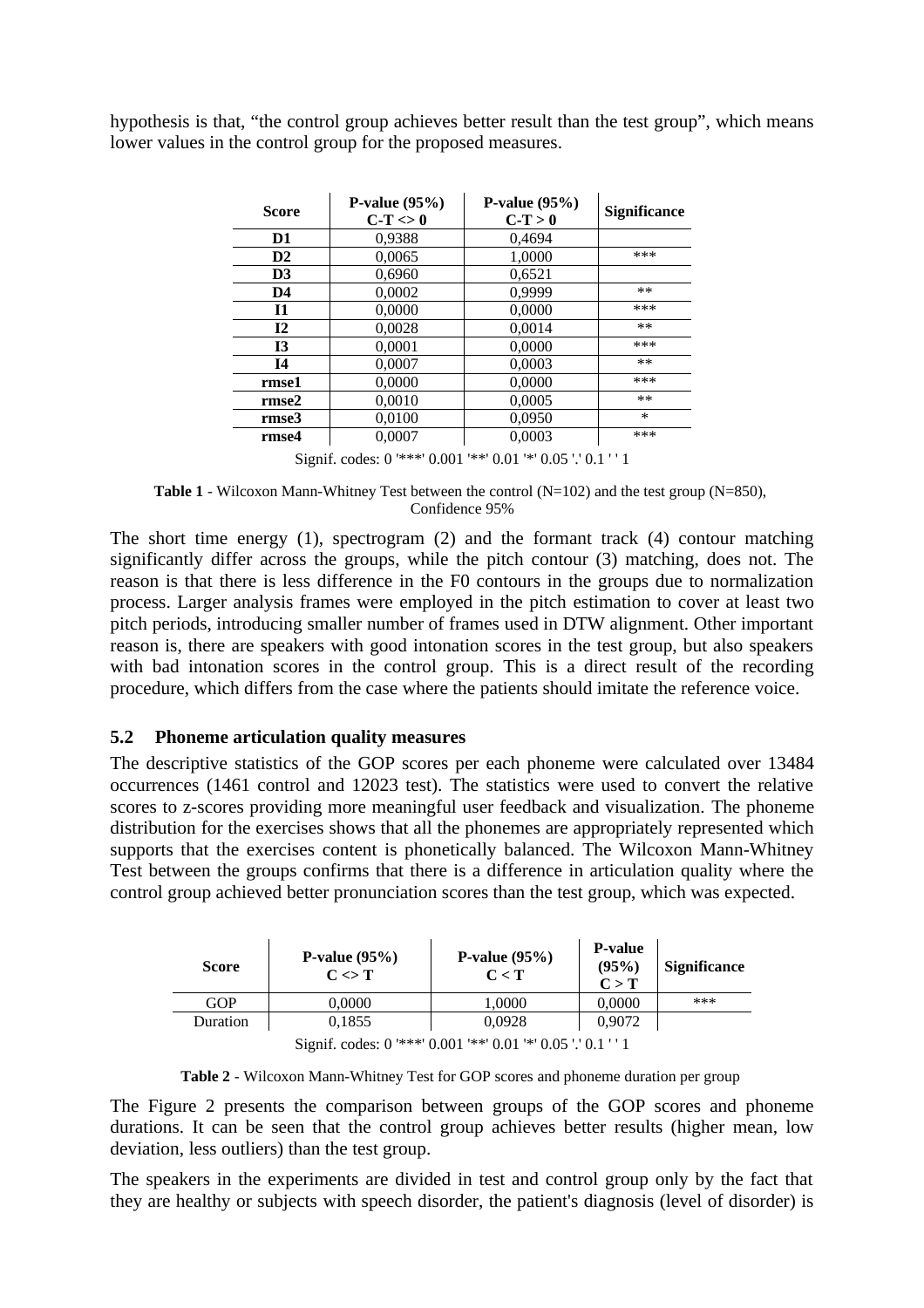not taken into account. Apart from that, the speakers from the control group produced speech that is prosodicaly different compared to the referent speaker, as well as the speakers in the test group, because the recording procedure does not resemble the training procedure. In the recording sessions, the speakers were asked to read prepared sentences, not to imitate a reference speaker.



**Figure 2 -** GOP (a) and Phoneme duration (b) per group (C-control, T-test)

The reference speakers also could produce articulation and intonation errors, which have to be avoided by speech post-processing. The same statistical tests were performed including smaller number of test subjects, comparable with the size of the control group, and the results confirm the previous observations. In order to get more conclusive insight in the quality scoring process, each recorded sentence should be evaluated and scored by a human expert and the correlation with the automatic scores observed. Future research will be focused on quality scoring analysis with the speech data collected from the field tests.

## **6 Conclusions**

In this paper, a Computer-Aided Speech Therapy system for dysarthric speakers based on a client-server platform is presented. The users perform audio-visually presented exercises, uttering words, word-pairs, phrases or longer texts, where the pronunciation and the prosody are compared against reference speech. The intention is to resemble a training process conducted by a therapist, where the patient listens to the reference voice of his trainer and tries to imitate it as close as possible. Learning progress is monitored for users and therapists in a users profile by exercise completion and success, as well as the improvement in pronunciation quality all observed over time. The client-server architecture allows usage of PCs or mobile clients (tablets, smartphones or PDAs) for remote access to the exercises. The recorded speech is streamed to the server in real-time for audio processing and the results are sent back to the client with the lowest possible latency. The results are presented in an adequate way, taking into account the user's cognitive capabilities and his assumed knowledge about speech, language and phonetics.

For testing and evaluation of the speech processing and scoring concepts, a domain-specific speech corpus was recorded. The recorded subjects are German native speakers divided into reference (2 healthy subjects), main (25 dysarthric subjects) and control (3 healthy subjects) group, recorded under similar technical conditions, in office or living room environment. For articulation scoring, comparison of phoneme log-likelihood scores against the reference speech data was used. Pitch, short time energy, spectrogram and formants were normalized and similarity measures compared against the reference speech were computed by DTW